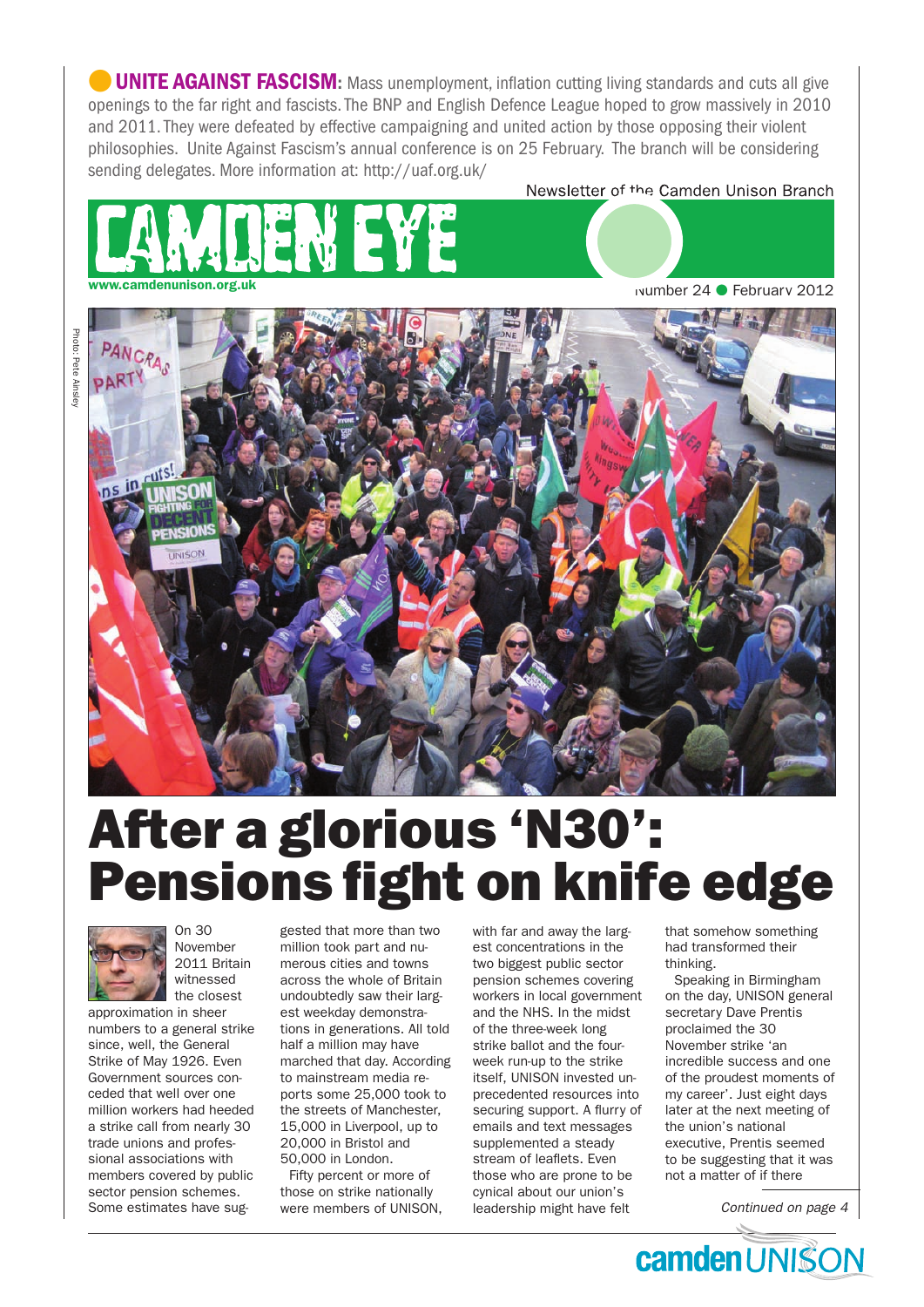#### $2$  CAMDEN EYE  $\odot$

## LGBT UNISON Conference 2011

UNISON's LGBT<br>(Lesbian, gay, bi-<br>sexual and trans (Lesbian, gay, bisexual and transgender) conference was held in Glasgow from 18-20 November. Motions ranged from pensions to cuts in public services to issues relating to the Equality Act. Debate throughout the conference was constructive. All the motions were agreed and adopted.

There were particular motions that related to the Localism Bill, the Mental Capacity Act and the implications of funding cuts to service users and employees. Much of what was discussed was of particular relevance to my union shop. One motion dealt with cuts in funding to the voluntary sector, (an increasing number of council services, such as personal care and youth services, are now sub-contracted to the voluntary sector).

Much was thought-provoking. It was shocking to hear



a member working in the voluntary sector/housing association report serious institutional racism at their workplace

On both the Friday and Saturday there were workshops held after the main conference. I attended a workshop on the then forthcoming 30 November pensions strike. This discussed how to answer questions that members might ask you as the shop steward. I found this particularly helpful. In my workplace there were varied views held about whether to strike or not. Could union members take leave so as not to lose pay? This workshop enabled me to respond to my members in a clear and straightforward way.

The other workshop that I attended was the UNISON voluntary sector LGBT group. It was good to meet other voluntary sector members to discuss issues that we are facing. These are slightly different from those confronting public sector employees. Many organisations were facing re-organisations and possible redundancies.

There was also time for socialising and I met other members from London as well as those from other regions. The hotel allocated was really well situated for

accessibility to the conference centre and the facilities at the conference centre were fairly good, All in all I found it a rewarding experience as a first time attendee to the LGBT UNISON conference finding other members friendly and helpful.

If there are any other members of Camden UNISON who are interested in becoming involved in 'out in unison' they are welcome to email me at Helen@cclc. org.uk or alternatively they can contact 'out in unison' via the UNISON website.

*Helen Roberts,* Camden Law Centre shop steward

● UNISON's LGBT pages are at *http://www.unison. org.uk/out/index.asp* UNISON's national officer (lesbian, gay, bisexual and transgender equality) is Carola Towle, UNISON Centre, 130 Euston Road, London NW1 2AY Email: *out@unison.co.uk*



### Organising at NSL

For the past two years Camden UNISON has been recruiting members working for NSL, the company which runs the parking services. Last year we had enough members to force the company to sign a union recognition agreement. Since then our members have elected eight stewards who have begun to organise

themselves into a committee and started to meet with NSL management. The company has a poor record of industrial relations and our stewards have a challenge ahead of them but are keen to try to improve the position of their members. It is good to be able to report on a success story for union organisation.

### Use your vote

The branch committee has nominated our branch's co-chair, Phoebe Watkins, for the National Executive Council (NEC) for the Local Government female seat. The NEC is the major policy making body across the union between its annual conferences. Please use your vote.

#### *Who can vote?*

Only full members in the Local Government service group are eligible to vote. Members not on the UNISON central membership system on 9 October 2011 are not eligible to vote and should not receive a ballot paper.

#### *Ballot papers*

The despatch of ballot papers began on 9 January 2012. The deadline for receipt of ballot papers by the Independent Scrutineer is 5pm on Friday 10 February 2012. If individual members have not received a paper then they should contact the ballot helpline operated by UNISONdirect, on 0845 355 0845 Lines are open from 6am to midnight Monday to Friday and on Saturday from 9am to 4pm. Members with hearing difficulties can use textphone 0800 0 967 968. The latest point at which members can request a ballot paper is 12 noon on Tuesday 7 February 2012 For more information go to: *http://www.unison.org.uk/elections/pages\_view. asp?did=13884*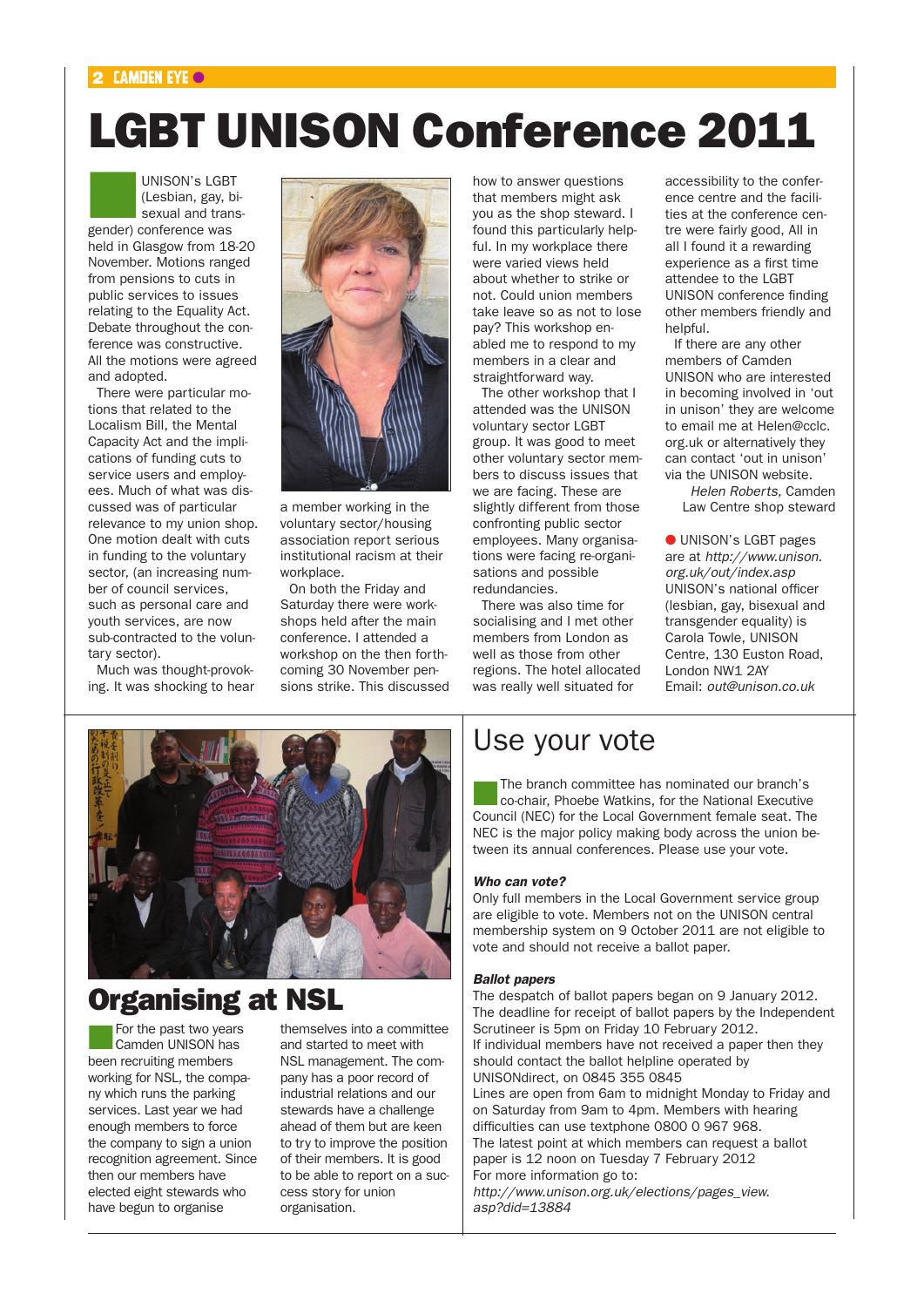# Whatever happened to the Big Society?

David Cameron's much vaunted alternative to public services was the 'Big Society', a vague notion that somehow the voluntary sector would be able to step in and provide those services that were under threat from Government spending cuts.

Recent events in Camden begin to demonstrate just how badly the voluntary sector is itself being affected by the cuts and make Cameron's 'Big Idea' even less likely to work in practice.

Most voluntary sector bodies now have to bid for Council contracts in order to finance their operations and the recent cuts are having a dramatic impact.

Several Camden-based

organisations with years of experience of delivering a wide range of services (from Tenants and Legal Advice to support for people with mental health problems) are in danger of going out of business because of the loss of Camden Council funding.

Sometimes contracts are lost to organisations that are submitting bids that are deliberately under-priced 'loss leaders'. These new providers know they can't deliver at the price they have tendered so set about reducing their costs either by employing fewer staff, reducing wages and other staffing costs or employing less experienced and therefore cheaper workers. Another common outcome is that smaller

organisations which are in financial difficulties are 'taken over' or 'merged' with larger bodies which themselves need to bring in more income to remain solvent.

This process is well established in the social housing sector where over the past few years local housing associations with an historical link to particular neighbourhoods have been swallowed up by very large organisations that have no roots in local communities. It is now happening increasingly in aspects of social care and advice services.

The results are invariably worse services which in some circumstances can put vulnerable service users at risk. *John Mann*

## Shallow Slumber

*Camden UNISON member and award - winning playwright Chris Lee (pictured below) writes on his new play Shallow Slumber*

'I wrote this play as a reaction to my own feelings in the immediate aftermath of the Baby P case, though I must stress that the play does not dramatise that story. I wanted to capture something of the fear, panic and sense of persecution that all social workers felt in those weeks. It became clear that the government and sections of the media loathed social workers with a renewed license to despise.

I wanted to examine all of this in dramatic form and I chose the simple structure of the developing relationship between



a social worker and a young mother that unfolds over a long period of time. I wanted to ask how the job of social work changes you as a human being and I also wanted to ask what it must be like to be the subject of social work scrutiny.

I want the audience to

leave the theatre less convinced of their certainties but with a renewed sense of the complexity and danger of all social interactions.'

Shallow Slumber runs from 24 January to 18 February at The Soho Theatre, Dean Street, box office 020 7478 0100.

*http://www.sohotheatre.com/whats-on/shallow-slumber/*  Guardian interview is at: *http://www.guardian. co.uk/society/2012/ jan/17/social-workblame-game-baby-p-newplay*

## Eye View

#### Pensions and social justice

The tremendous unity displayed on 30 November with millions on strike together has fragmented with UNISON and other unions now negotiating within a 'Heads of Agreement' framework when the Coalition has put no new money on the table. In local government the delayed rise in contributions will have to be paid for elsewhere in the overall package.

Ten unions, the 'rejectionists', have refused to sign up. They include the two biggest teaching unions (the NUT and NAS-UWT) and the UCU, representing university and college lecturers. The UCU has now voted to strike on 1 March and is approaching the other 'rejectionist' unions about renewed joint action. So there is the possibility of further co-ordinated strikes over pensions by unions representing up to one million affected workers. In UNISON there is a drive to requisition a special conference of all local government branches to debate the pensions dispute.

In the private sector Unilever workers are striking for at least 11 days over the threat to scrap their final salary pension scheme. Unilever made £6 billion in profits last year and rewarded chief executive Paul Polman with £2.8 million, of which £1.7 million was a bonus. His pension was increased by a company 'donation' of £352,000. The average pension pot for directors of Britain's largest companies is now £3.6 million.

We do not need austerity; we need social justice. The gilded 1% have free-loaded on society for far too long. We need action to defend pensions, private and public, as a key part of reversing the serious redistribution of wealth in favour of the richest, which has marked the past three decades in Britain and most other Western societies.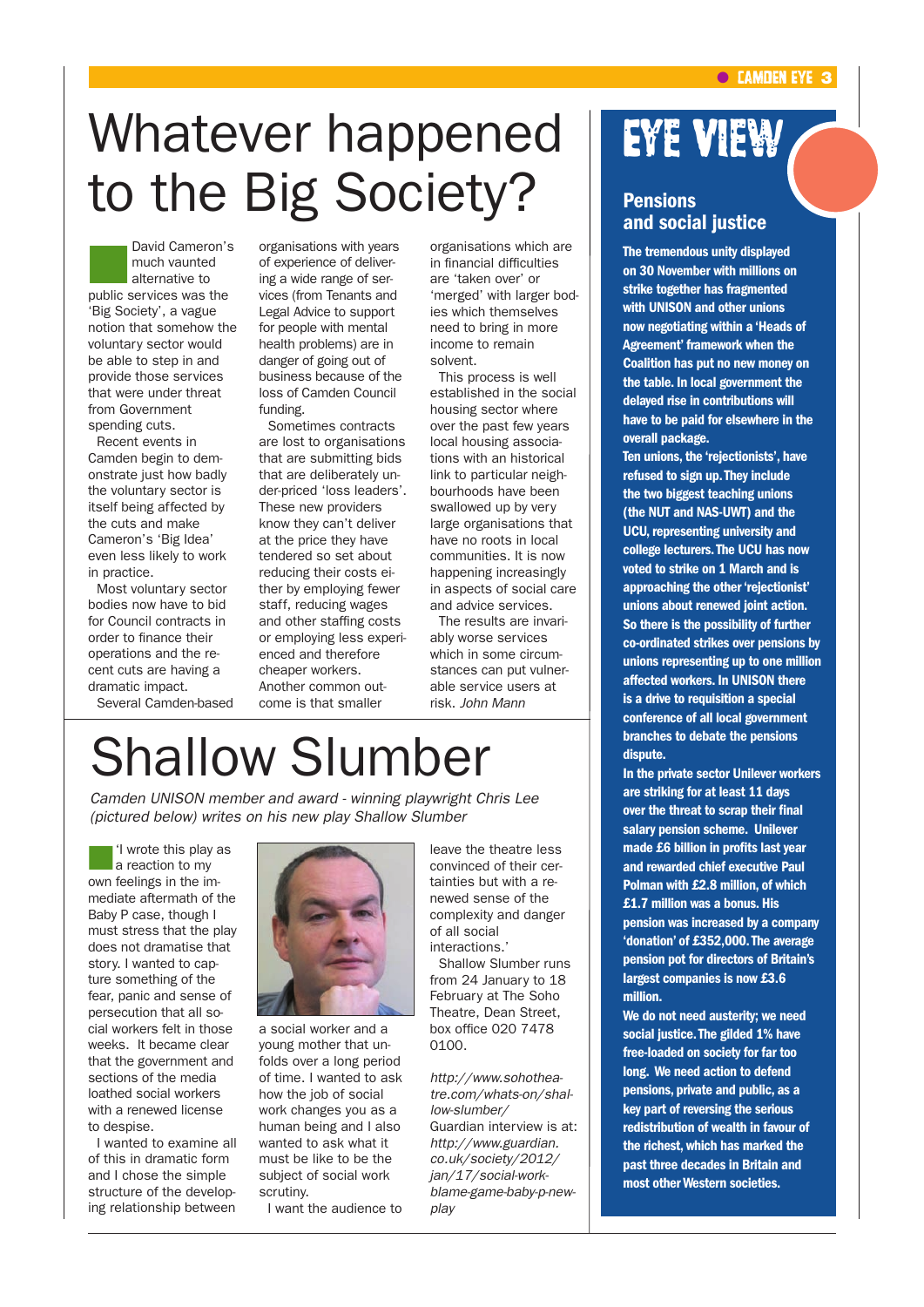#### 4 CAMDEN EYE  $\bullet$

#### Camden UNISON Annual General Meeting 2012

Monday 5 March 3.30 pm Council Chamber Camden Town Hall *Management has agreed paid time off for council staff*

 $\blacksquare$  We are facing major issues on pensions, pay, cuts, re-organisations and redundancies. Put this date in your diary and please attend the meeting. ■ Closing date for motions: 5pm Monday 20 February  $\blacksquare$  For more information ask your steward, check notice boards, and go to the

branch website: www.camdenunison.org.uk

#### Annual election of Stewards and Branch Officers 2012

Nomination forms for these posts (and additional information) are available from your Steward, Departmental Convenor and the Camden UNISON Branch Office: Tel: 020 7974 1633 or Email: *paul.england@ camden.gov.uk* Forms can also be obtained from our website *www.camdenunison.org.uk* The closing date for nominations is 5pm on Friday 2 March 2012. All posts can be job-shared.

#### Visit our website

Since the launch of our website *camdenunison.org. uk* in September 2011 it has been visited 5,000 times and contains up-to-theminute news and information from the branch to members. For an easy way to get important updates from the union, why not like our facebook page, *facebook. com/camdenunison*, or follow us on twitter: *twitter. com/camdenunison*, and suggest us to your colleagues.

*John Shepherd*  Co-convenor CSF

## Pensions fight on knife edge *from page 1*

would be further action, but when. In mid-December UNISON activists receiving copies of the union's monthly 'In Focus' magazine were told that we had made history. But even before the maga-

zine had arrived at the printers UNISON's negotiators had very nearly signed up to so-called 'Head of Agreement' defining the framework for further talks, which are now underway. The Heads of Agreement conceded several of the fundamental issues that had supposedly been at the heart of our dispute, in particular:

 $\blacksquare$  A Retirement Age rising in line with the State Pension Age to at least 68  $\blacksquare$  Replacement of final salary with career average schemes that will almost certainly prove worse  $\blacksquare$  Pensions devalued by uprating them in line with the Consumer Price Index instead of Retail Price Index.

What UNISON's<br>
Head of Local<br>
Government Heather Head of Local Wakefield and other national officials were recommending to members by 19 December as grounds for settlement seemed very similar to what Chief

Secretary to the Treasury Danny Alexander had outlined in Parliament on 2 November – four weeks before the strike - as the framework for future public sector schemes from 1 April 2015 onwards. The officials in UNISON's local government service group have emphasised the gain of additional protection for those already within 10 years of the current standard retirement age and a moratorium on increased employee contributions until at least 1 April 2014.

By 20 December, however, we had the unwelcome sight of Danny Alexander boasting to the House of Commons that the Coalition had achieved all its key objectives in terms of pension 'reform' without earmarking an extra penny, while his Tory sidekick, Francis Maude, proclaimed that the outcome demonstrated that 'strikes don't work'.

Just six weeks after the massive 30 November action, members of UNISON's various Service Group Executive (SGE) committees met on 10 January at the union's national headquarters in Euston Road to endorse the 'Heads of Agreement' frameworks for the local government (LGPS) and NHS pension

The situation in the NHS is more complex in that members of the Health SGE neither endorsed nor rejected the 'heads of agreement' for the NHS scheme, but instead reaffirmed that any final proposed settlement would go to a full membership ballot among affected UNISON members with at least the possibility of the Health SGE recommending rejection. The unanimous rejection of the NHS framework deal by Unite's health service committee the previous week must have had some impact on the thinking of the SGE members, who are doubtless aware that Unite's ranks have grown in the NHS over the previous year to nearly 100,000 members

schemes. A lobby of around 100, called by several UNISON branches including our own, gathered outside in an attempt to persuade SGE members to reject the deals.

After a fractious debate, the vote within the Local Government SGE was 24-to-10, with three abstentions, to accept the 'Heads of Agreement' as the basis for further negotiation between now and April with the aim of achieving a final settle-

#### Unions that have refused to sign or rejected the pensions Heads of Agreement\*

BMA (British Medical Association – not TUC affiliated) EIS (Scottish teachers' union) Into (Northern Ireland teaching union) NASUWT (National Union of School Masters Union of Women Teachers) NUT (National Union of Teachers) Nipsa union (Northern Ireland's biggest public service) POA (Prison Officers Association) PCS (Civil Service workers' union). Unite Health workers Unite local government workers Unite Ministry of Defence UCAC (Welsh teachers' union) UCU (College and university lecturers)

\*As at 19 January 2012

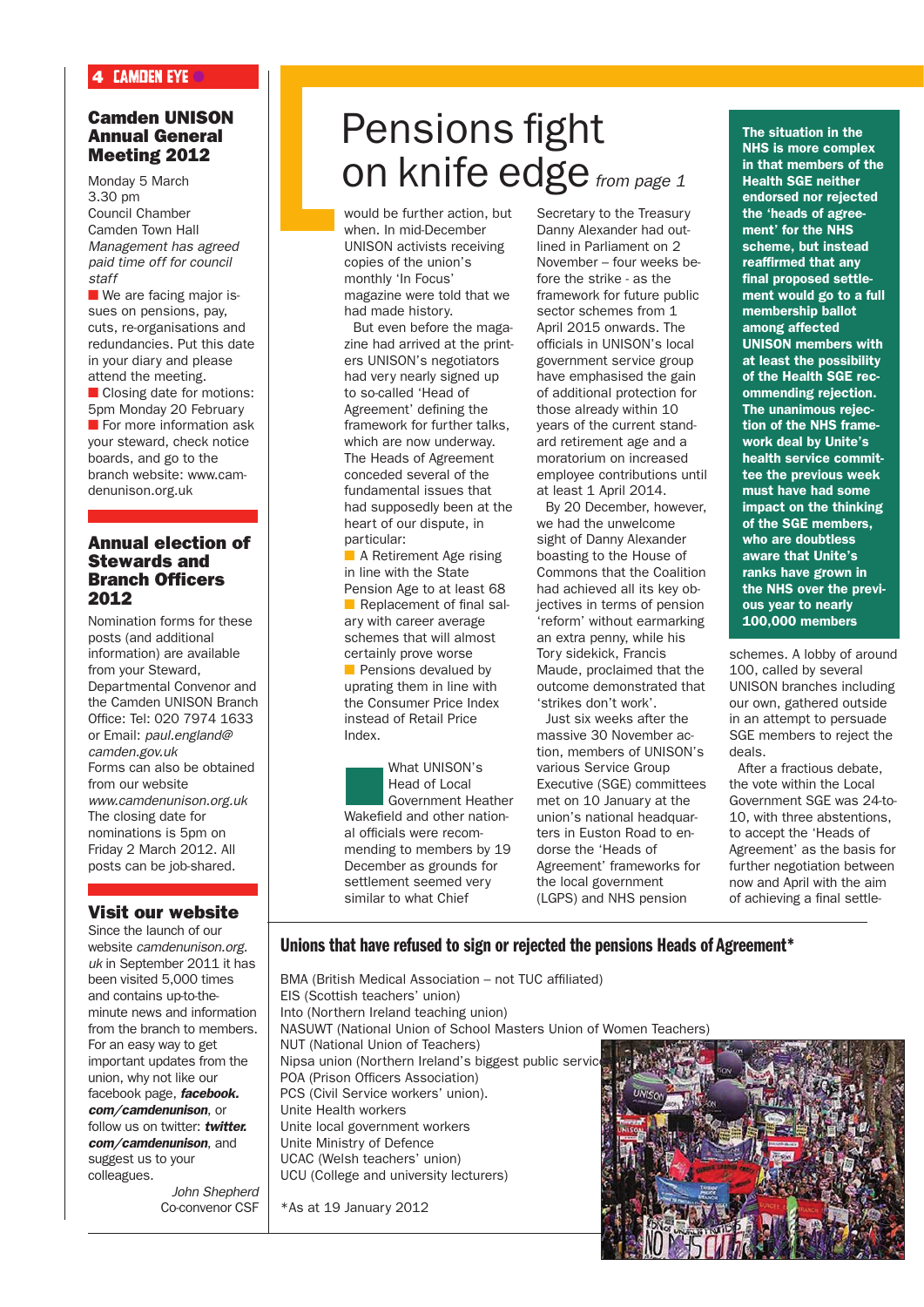ment with the local authority employers and ultimately the Government. The margin was much narrower in the Higher Education SGE, many of whose members come under the LGPS, but it too endorsed the 'Heads of Agreement'. This means that there will be no further official strike action by UNISON members across local government and the higher education sector in connection with the pensions dispute until at least April.

In my view and that of our branch committee as a whole, the decisions taken on Tuesday 10 January by the local government and higher education SGE committees mark a significant setback. These votes threaten to squander the potential for further united action to build on the impressive 30 November strike in exchange for a settlement that falls far short of our stated objectives.

Dave Prentis proclaimed at last June's UNISON conference that we would be waging 'the fight of our lives' over the pensions issue. My greatest fear is that the Con-Dems will seize on the union's swift retreat since 'N30' to push forward with their wider austerity programme including real pay cuts and massive job losses now projected to exceed 700,000 across the public sector. The erosion of facility time for union representatives and a dilution of the limited protection afforded by the TUPE regulations are all on the Con-Dem checklist.

Demoralisation among UNISON activists would be an understandable response to recent developments. But this need not and should not be the end of the pensions fight.

There is already evidence of spontaneous opposition to the framework deal. In Camden the branch committee on the first working day of 2012 voted unanimously (20-nil) to reject it and issued a call to lobby the SGE meetings. Lambeth's annual general meeting attracted some 300 members, who voted unanimously against acceptance with dozens holding up posters declaring 'Reject the Deal'.

Within UNISON there is a limited window of opportunity to try and reverse what I believe are unnecessary and unwarranted retreats in recent weeks. Our branch committee along with several others has already backed a motion calling for a special local government service group conference to advance a far wider debate about this crucial dispute. Supporters of the call have roughly eight weeks from 16 January to garner the support of branches whose combined membership accounts for at least 25 percent of UNISON members across local government. While challenging, this is an achievable task as demonstrated in 2006-07.

There are elections this spring to the union's various SGEs and members should look to back candidates who firmly rejected the pension deals.

Over the coming weeks here in Camden and across UNISON as a whole we urgently need workplace, shop and branch meetings to examine and debate the framework agreements. Our leading UNISON activists recognise the need to maintain and indeed revitalise existing links at local and regional level with members of the so-called rejectionist unions, especially the NUT and PCS, but also Unite.

The challenge we now face is undeniably daunting, but the stakes have rarely been higher.

# I'm leaving!

After eight years of employment with Camden Council I am leaving to work for the probation officers trade union, NAPO, as a national official. I am sorry to be leaving but this is too good an opportunity to turn down.

I started work with Camden in December 2003, a year later I signed up as a UNISON rep and shortly afterwards was nominated as branch health and safety (H&S) officer. I later took on additional duties until I was on full-time release for trade union activities from 2007 until now.

Some of the highlights of my time as a branch activist have included:

**n** Organising a Women's Health Fair in 2009 to mark International Women's Day. With 20 stall holders, including an ergonomist, masseur, dietician and Camden's various different health providers it was a great event with over 150 women workers attending, which ensured the branch lots of good publicity.  $\blacksquare$  Building the union membership on the Camden parking contract to a point where well over 50% of the workforce was in UNISON and the company (NSL) was forced to recognise the union. The reps and union 'contacts' who worked with me on this recruitment cam-



way they would be able to tackle the problem of their very low pay rates was by getting organised.

 $\blacksquare$  Raising the profile of health and safety within the branch and Camden Council.

**n** Raising international trade union issues in the branch including:

 $\blacksquare$  in 2007, arranging a meeting with a delegation from the Israeli Workers Advice Centre (for Jewish and Arab workers) to meet branch activists

 $\blacksquare$  in 2008, organising support for the international day of action for imprisoned Iranian trade unionists

 $\blacksquare$  in 2009, taking part in an exchange visit with US women trade unionists.

As branch H&S officer I have inspected many of your workplaces. But because your local representatives are best placed to deal with your day-to-day issues I have concentrated on making sure there were more of them, doubling the number of branch safety reps since 2005, and ensuring they were able to deal with your workplace issues. I organised 12 reps training courses on issues such as office H&S, bullying and harassment, and stress; built up a comprehensive H&S library and compiled a regular H&S news update.

I have worked with some lovely people, learnt lots from them and wish everyone all the best for the future. But good luck will not be enough - public sector workers face huge challenges in the next few years to defend both their jobs and their terms and conditions and it is only through collective action that this will be achieved. So it needs far more of you to get active in the union. I've loved it – why not give it a go?

*Sarah Friday*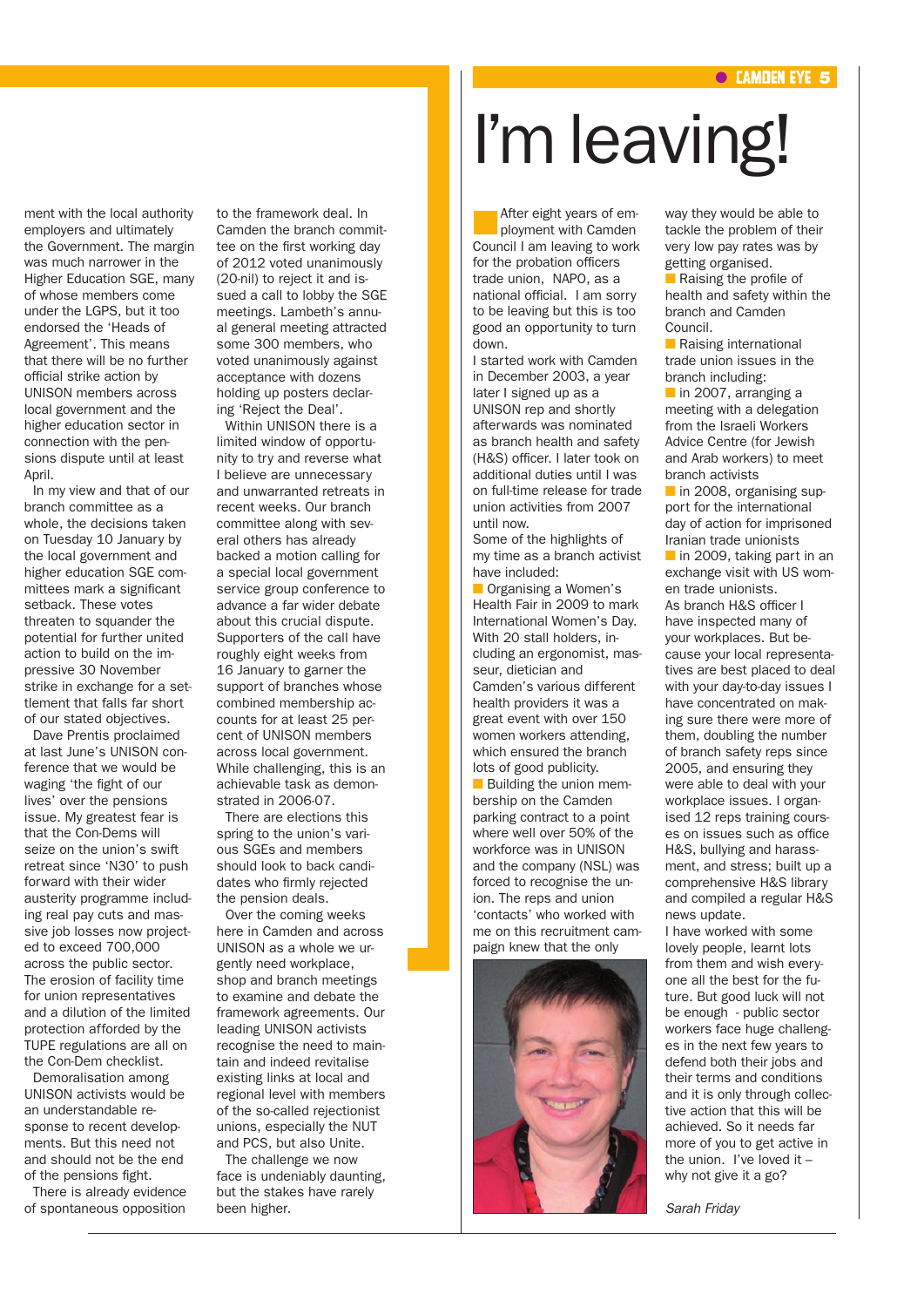## Still looking for Justice: Steven Lawrence to Rolan Adams

The recent convictions of Gary<br>Dobson and David tions of Gary Norris for the murder of Steven Lawrence have been hailed as a major step forward in righting the wrongs of a previous racist and incompetent police investigation into the murder of an innocent teenager.

The *Daily Mail,* long term press campaigners on the case, smugly declared the verdict as a 'glorious day for the Lawrence family' and a 'glorious day for British justice'. However, one has to consider the torturous journey this campaign has taken and the words of Doreen Lawrence who counselled those who talked about justice, noting the accomplices of Dobson and Norris are still at liberty.

In the late 1980s Camden was plagued with racist violence directed primarily at the Bangladeshi and other Asian ethnic minorities. A survey carried by Time Out

magazine in July 1989 recorded Camden as having the highest level of racist attacks in London outside of Tower Hamlets. A series of senseless racist murders in the borough led to a double page spread in TO headlined the 'Long Hot Summer'.

In response, a union led local campaign sprang up that Camden NALGO (forerunner to UNISON) and Camden Black Workers Group (CBWG) ran in alliance with the Bengali Workers Action Group (BWAG). That campaign worked with others across London.

Wherever we could support victims of racist murders or violence, we would be there to offer our backing. Indeed, Azim Haji former CBWG Convenor would later form part of the Steven Lawrence legal campaign. In 1997 Neville Lawrence visited Camden to talk about the architects' training foundation named



after his deceased son.

The case though that is firmly etched on my memory from those days is that of Rolan Adams. In 1991 Rolan aged 15 years and his eleven-year old brother Nathan were chased by a white gang in an unprovoked attack in South East London. While Nathan escaped Rolan was stabbed in the throat and left for dead. The murder took place less than two miles from where Stephen Lawrence would be killed

twenty months later. The two teenagers were distantly related.

I spent the next few months with Rolan's father Richard, a bus driver from Stockwell, going from one meeting to the next raising public awareness about his son's case. One afternoon I brought him into the Camden Council Chamber to address a packed meeting of CBWG and trade union reps. Richard made a tearful moving plea for justice for his son. He highlighted the police dismissal of a racial motive for the killers. They described it as a mere territorial gang dispute even though there were as many as 12 people involved in the attack hurling racist abuse at Rolan. More significantly, those involved in the murder were already known to the police from their participation in a spate of racist attacks.

Rolan Adams, murder was treated with total indifference by the media until the high profile Reverend Al Sharpton mentioned it in an interview on the BBC's Newsnight programme. His

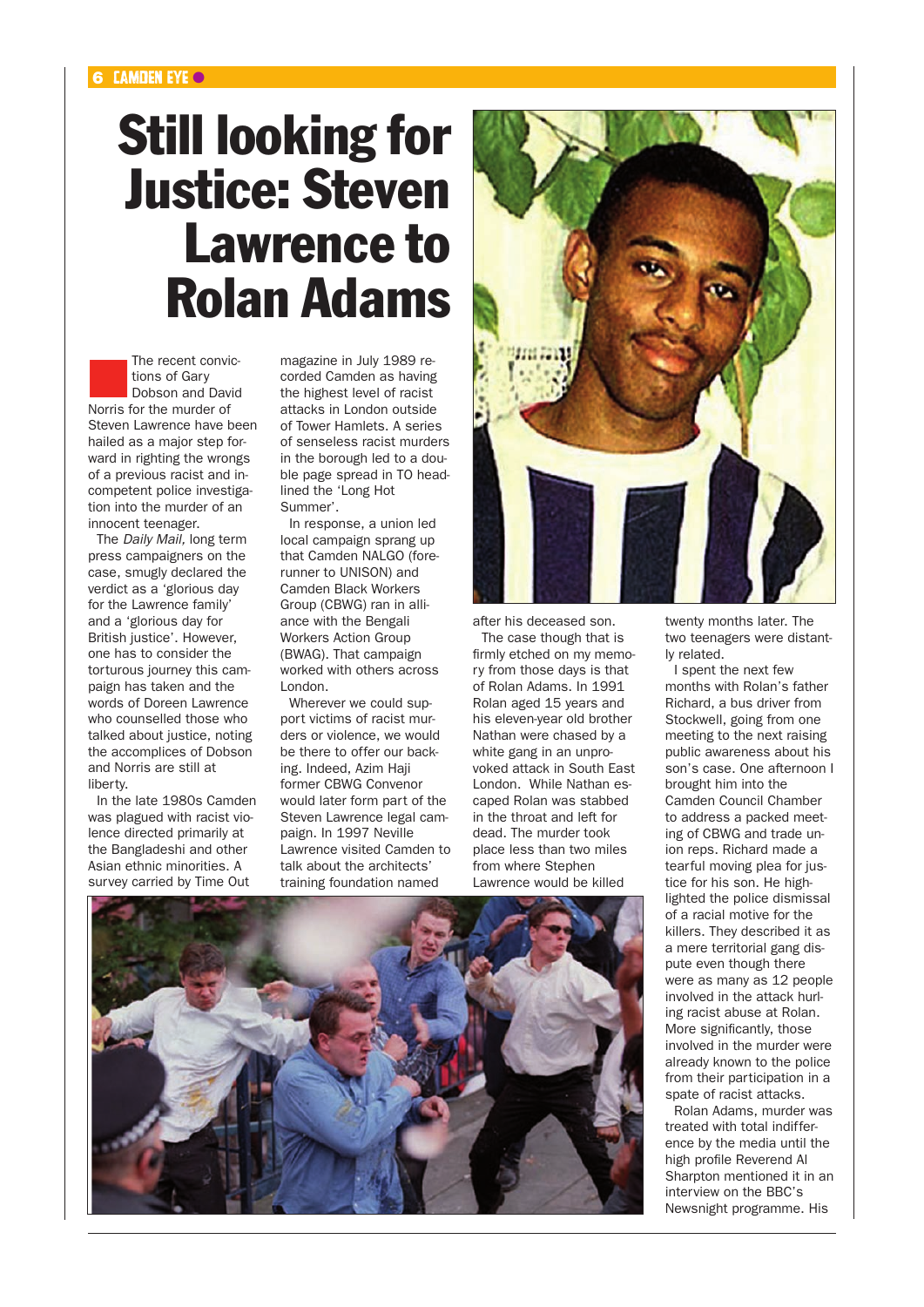#### **C** CAMDEN EYE 7

**Trades unions and Stephen Lawrence** On 22 April 1993 Stephen Lawrence was stabbed to death. On 10 May 1993 Camden Nalgo (one of UNISON's precursors) agreed a motion from Camden Black Workers Group to send a message of support to his family and to support a broad-based demonstration against the BNP HQ which was within a mile of his murder. Trade unions were an important part of the Stephen Lawrence campaign from the beginning. Neville Lawrence spoke at the Trades Union Congress (TUC) in September 1993. After more years of campaigning, Noreen and Neville Lawrence received a standing ovation at the 1998 TUC Conference. Much of the money and support for the campaign came from trades union branches.

Photo: David Hoffma Photo: David Hoffman



*Opposite page top, Stephen Lawrence; bottom: the five accused fighting their way out of court in 1998, two are now in jail, the other 3 are still free. This page: 20th anniversary commemoration for Rolan Adams 21 February 2011*

to new legislation such as the Equality Act 2010. Likewise, calls for changes to the law to make prosecutions of acts of racial violence easier.

But trade unionists know from historical experience that the law is a very blunt instrument, which can never offer complete solutions to fighting racism - and arguably in some areas of social life, it has actually made racial tensions worse.

Trade unions in the workplace and local communities have a vital role to play in challenging racism in the wider society just as activists in Camden and across London did all those years ago – not only because of racism's horrific impact on the victims and their families like Richard Adams, Doreen and Neville Lawrence who suffer its consequences, but because those who would seek to divide and so weaken our movement rely on racist and other backward ideas.

*Kunle Olulode Convenor CBWG 2002-11*

intervention caused a kind of – 'how dare you, an American come over here and lecture us about racism in Britain', response. However, by the time Sharpton had left the UK press interest had faded.

A lot has changed in British society has since the Adams /Lawrence murders. The 'double jeopardy' ruling that led to the new Lawrence convictions is now part of English law. It means you can now be tried for the same offence twice, removing one of the most important principles of English law and can only be seen as a retrograde

step. More positively the police are more likely now to consider race as a factor in acts of violence. DNA now plays a prominent part of police investigations.

For the Adams family there was no newspaper campaign, no TV documentaries, no magazine articles and no forensic investigation. Despite at least 12 people being involved only one of Rolan's assailants, Mark Thornburrow, was convicted. On 5 January 2012, in the *Daily Telegraph* Richard Adams, stated:

'Stephen Lawrence might have been alive today if my

son's murder had been investigated properly… If more of the gang who killed my son had been locked up, it would have sent out a message that such behaviour would not be tolerated.'

He is now calling for his son's case to be reopened.

However, it would be a mistake to believe that nothing has changed since the Lawrence/Adams murders. A significant, legalistic, state driven machinery has developed around anti-racism practice throughout society. Anti-discriminatory frameworks have emerged in every realm of society from football